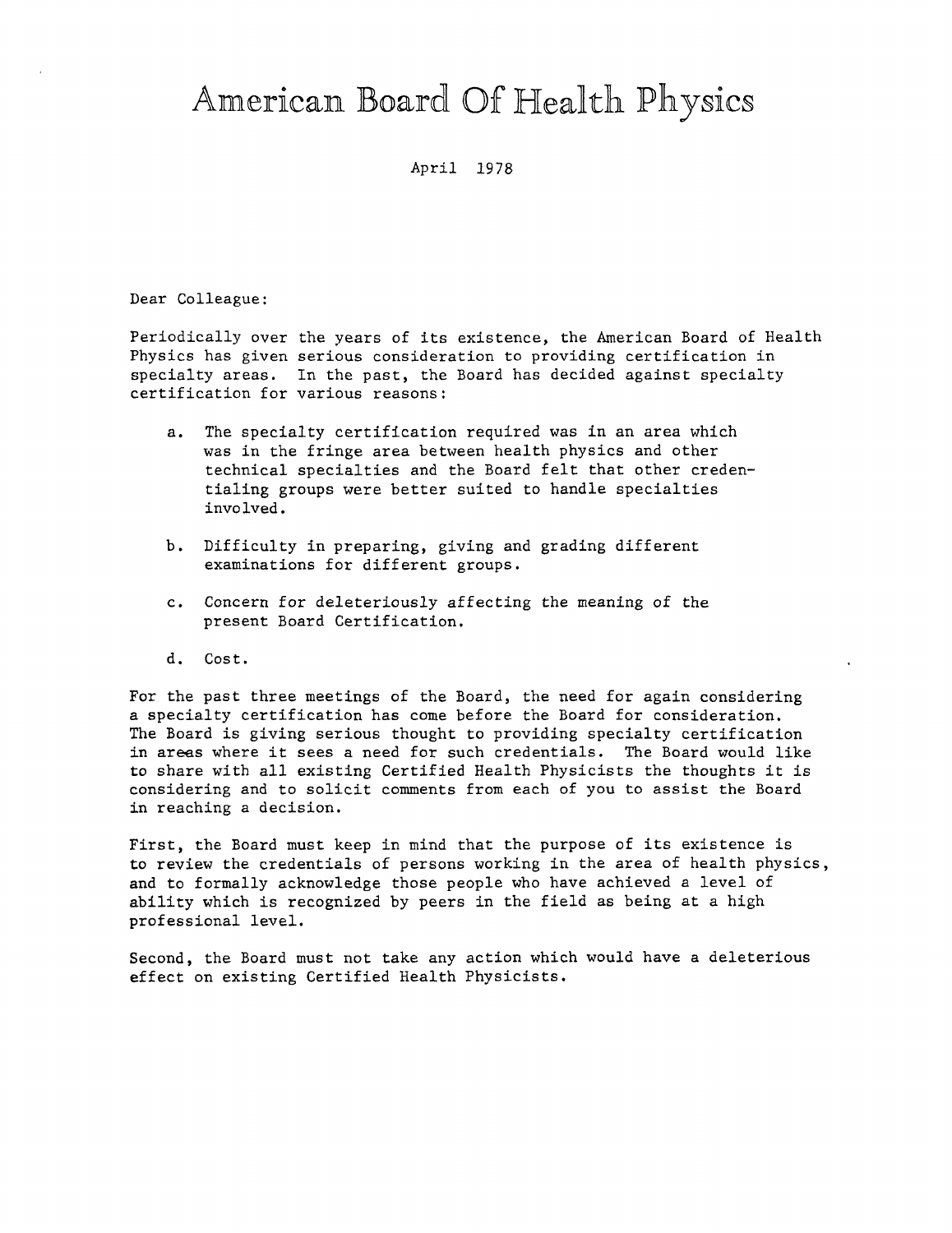Dear Colleague **Page 2** 

I

As health physics has matured as a scientific career, the discipline area covered has widened and the amount and depth of material in the many subareas of the profession has increased significantly. In many ways, the profession of health physics can be compared to the professions of medicine and engineering. As the years have passed during the growth of each of these professions, individual members have tended to become very expert in narrower portions of the overall profession. This occurs because it becomes humanly impossible to keep up with all the information and developments occurring in the overall profession. Certainly, we all recognize that in the recent years of our careers as health physicists many .developments in other areas of health physics are occurring without our being knowledgeable about any more than the generalities involved. The medical and engineering professions have recognized this problem in earlier years of their growth, and have met the problem by providing for<br>recognition of expertise in sub-categories of their professions. The recognition of expertise in sub-categories of their professions. question before the Board is "Is the health physics profession at a similar point in its growth?"

Even if specialty certification is decided upon, the Board plans to continue to offer the present certification test and program. The present certification will continue to recognize the professional with broad, general knowledge in many areas of health physics. The specialty certification will be designed to recognize a professional who has detailed knowledge in fewer areas of health physics but who has in-depth knowledge in a specified area. It is intended that any specialty certification will require knowledge of all basic health physics fundamentals. The Board would hope that if specialty certification becomes available in a given area, that presently certified health physicists who work in that area would seek the specialty certification. Similarly, the Board hopes that as persons with only specialty certification widen their areas of knowledge, they will seek the general certification indicating expertise in many (but unspecified) areas.

Because of the sheer logistics, volunteer effort and cost of starting specialty certifications in many areas of health physics at one time, the Board tends to feel that if specialty certification is offered, it should be offered only as a genuine need is recognized in a given area.

The power reactor health physics area is the area presently being given consideration for specialty certification. The Board feels there is a potential need for specialty certification in power reactor health physics because:

a. This specialty of health physics represents a significant number of individuals occupying professionsl positions. Presently, there are about 50 Radiation Protection Managers (RPM) at power plants and approximately 125 additional people in professional health physics positions within the utility industry. In addition, there are significant numbers of people in architectural-engineering firms, consulting firms and regulatory groups who are involved full time in power reactor health physics.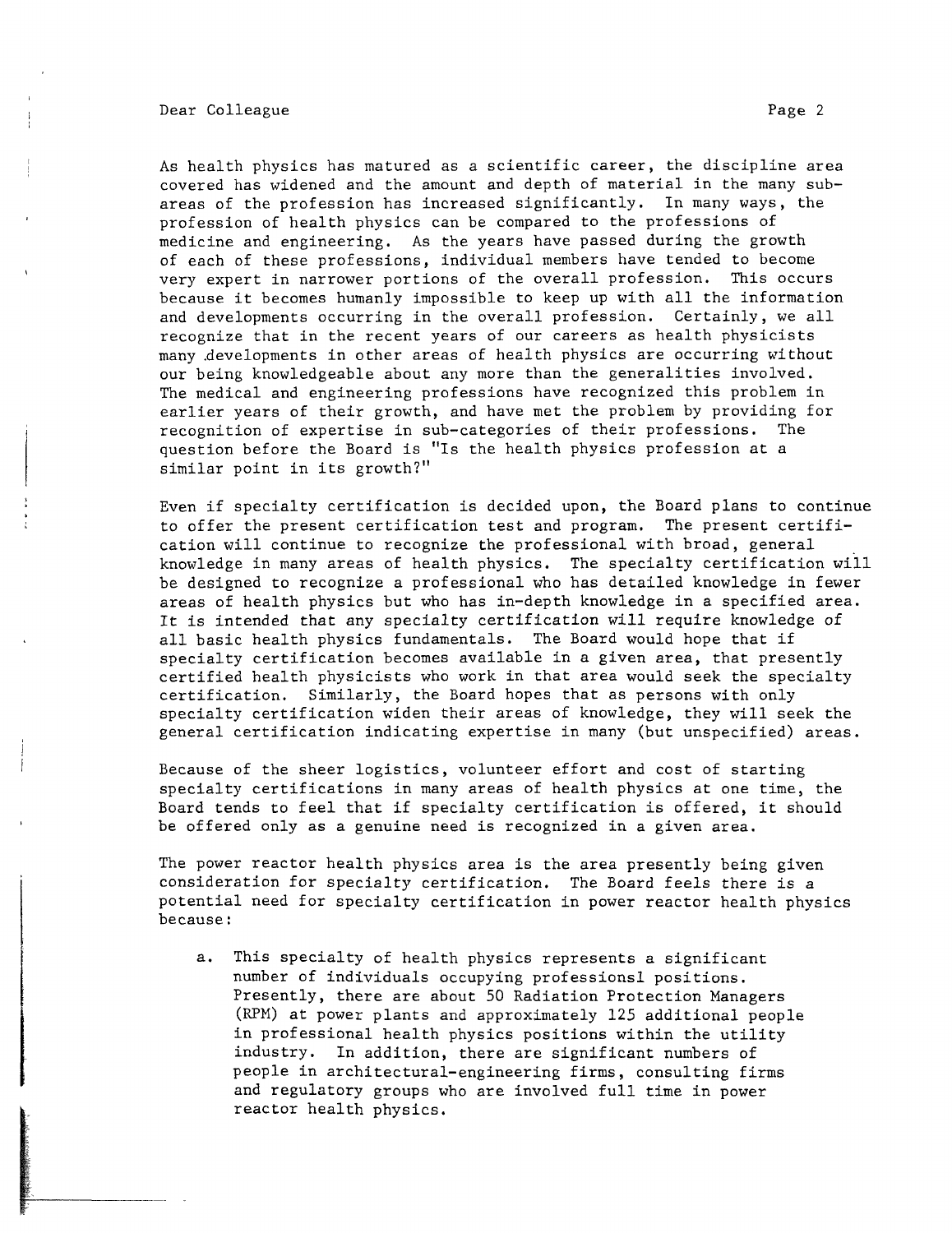- b. Since the number of nuclear power plants is expected to increase significantly. the number of professionals needed in this area will also increase. Paul Ziemer in a study of future personnel needs (Health Physics Society Newsletter, March 1976) predicts that 274 health physics professionals will be needed in the power reactor area by 1980, and 784 by 1990.
- c. There are <sup>a</sup>limited number of individuals having the special qualifications required for these professional positions. As the needs increase, it will become more important for people to be able to demonstrate their capability (or lack of it) in this area.
- d. The importance of power reactors as a source of radiation exposure is evidenced by the trend of increasing man-rem per reactor. The need for competent people to help direct the minimization of exposure from this growing source is apparent.
- e. The public has shown less than complete confidence in the radiation safety of the nuclear power industry. It is important that persons dealing with the public be knowledgeable and be (or have access to) recognized professionals to help gain the confidence of the public.
- f. The Nuclear Regulatory Commission has indicated that it is considering the question of requiring further documentation of capability for filling Radiation Protection Manager (RPM) positions.
- g. While the comprehensive knowledge expected of a presen<sup>t</sup> Certified Health Physicist is desirable, it is not required for adequate functioning as an RPM in a nuclear power plant.
- h. A Certified Health Physicist does not necessarily have the special quslifications and knowledge required by a nuclear power plant RPM without receiving further training and experience. (Thus, the statement on "Professional Responsibilities of Certified Health Physicists" specifies that "The Certified Health Physicist shall represent himself as an authority in only those areas in which he is considered exper<sup>t</sup> by his peers.").
- i. Requiring all RPMs to be certified under the present Board program and also have training and experience in nuclear power plant health physics is unrealistic in view of the current and expected near-term availability of such personnel.

If the Board decides to offer specialty certification in the area of power reactor health physics, the Board envisions creating a Power Reactor Specialty Panel of Examiners to determine and evaluate the credentials of potential candidates. Health physicists from power reactors are expected to be well represented on this Panel.